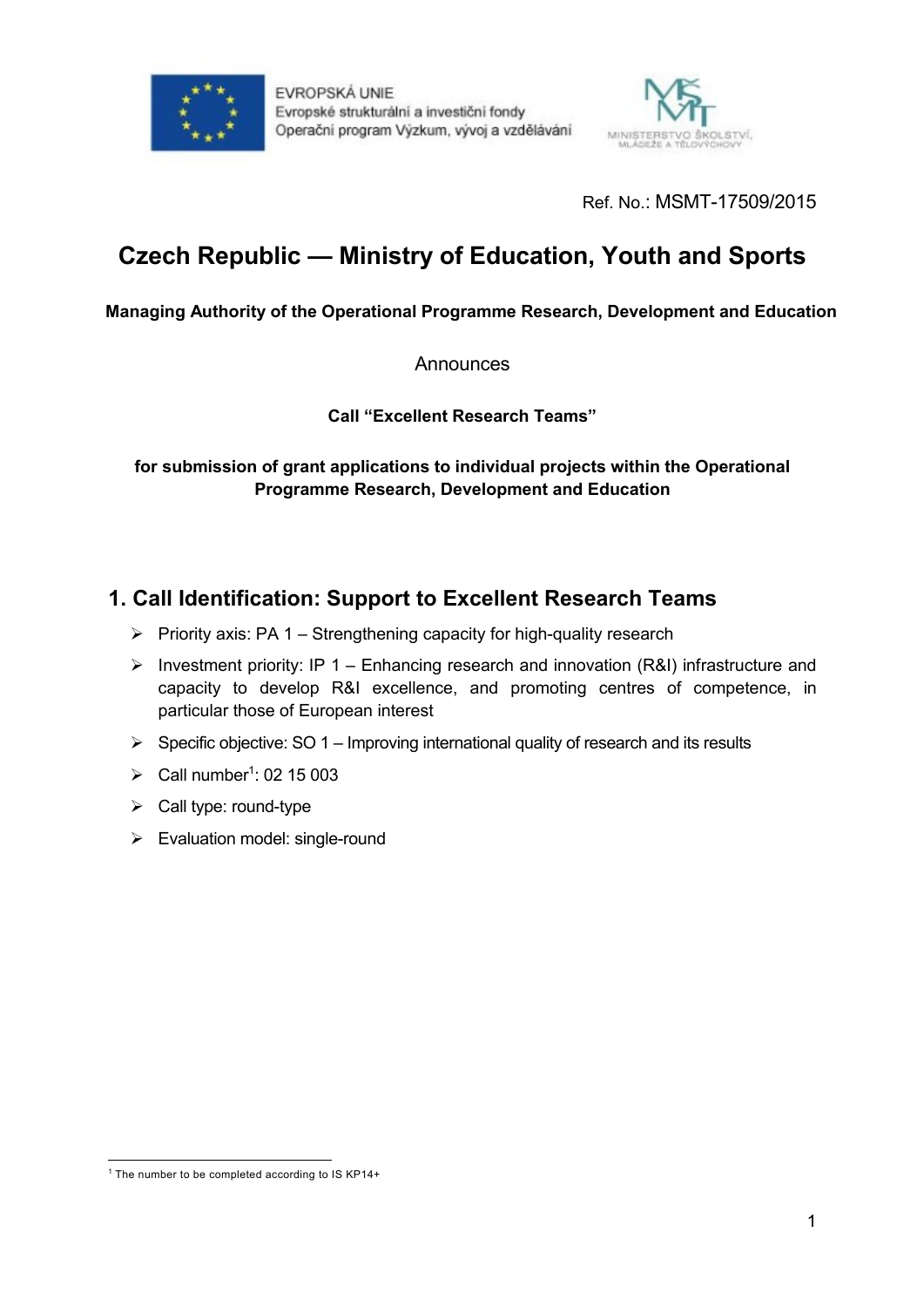



### **2. Time schedule**

- $\geq$  date of announcement of the Call: 15. 7. 2015
- $\geq$  date of accessibility of the grant application in IS KP14+: 28. 8. 2015<sup>2</sup>
- $\geq$  start date of acceptance of grant applications: 28. 8.2015<sup>3</sup>
- $\ge$  end date of acceptance of grant applications: 22. 1. 2016
- $\triangleright$  latest date of completion of physical implementation of the project: 31. 10. 2022
- $\triangleright$  maximum project duration: 84 months
- $\triangleright$  minimum project duration: 36 months

## **3. Form and amount of support**

- Fund: FFRD
- $\triangleright$  Mode of financing: Ex-ante. The amount of the first advance payment within this Call is fixed for the maximum of 20% of the total eligible expenditure for the approved project. In case of contributory organisations of state organisation units<sup>4</sup> the financing method within 5this Call is set for  $ex - post<sup>5</sup>$  financing.
- Allocation for the Call: CZK 2,500,000,000
- $\triangleright$  Type of supported operations/projects: individual project
- $\triangleright$  Eligible applicants: entities complying with the definition of organisation for research and dissemination of knowledge under the point ee) paragraph 15 of the Communication from the Commission (EU) Framework for State aid for research and development and innovation (2014/C 198/01), contributory organisations of state organisation units, which comply with the definition of organization for research and spreading of knowledge under the point ee) paragraph 15 of the Communication from the Commission (EU) Framework for State aid for research and development and innovation (2014/C 198/01).
- $\triangleright$  Scope of aid: the projects will be implemented within both programme areas, this means in less-developed regions and also in the territory of more-developed regions.

#### **Decomposition of financing sources:**

**For applicants complying with the definition of organisation for research and dissemination of knowledge under the point ee) paragraph 15 Commission communication**

l <sup>2</sup> In case when IS KP2014+ is made accessible for acceptance of grant applications sooner or later then the date stated, applicants will be informed about this fact on web pages of MEYS under the section for applicants and beneficiaries within OP Research, Development and Education (OP RDE).

<sup>&</sup>lt;sup>3</sup> In case when IS KP2014+ is made accessible for acceptance of grant applications sooner or later then the date stated, applicants will be informed about this fact on web pages of MEYS under the section for applicants and beneficiaries within OP Research, Development and Education (OP RDE).

<sup>4</sup> Contributory organisations of the state and of territorial self-governing units, state organisations

<sup>5</sup> The ex — post financing method is applied only with respect to European reporting and it is not relevant with respect to diction of the Act on

budgetary rules and in connection with interpretation of the term of ineligible use of financial resources.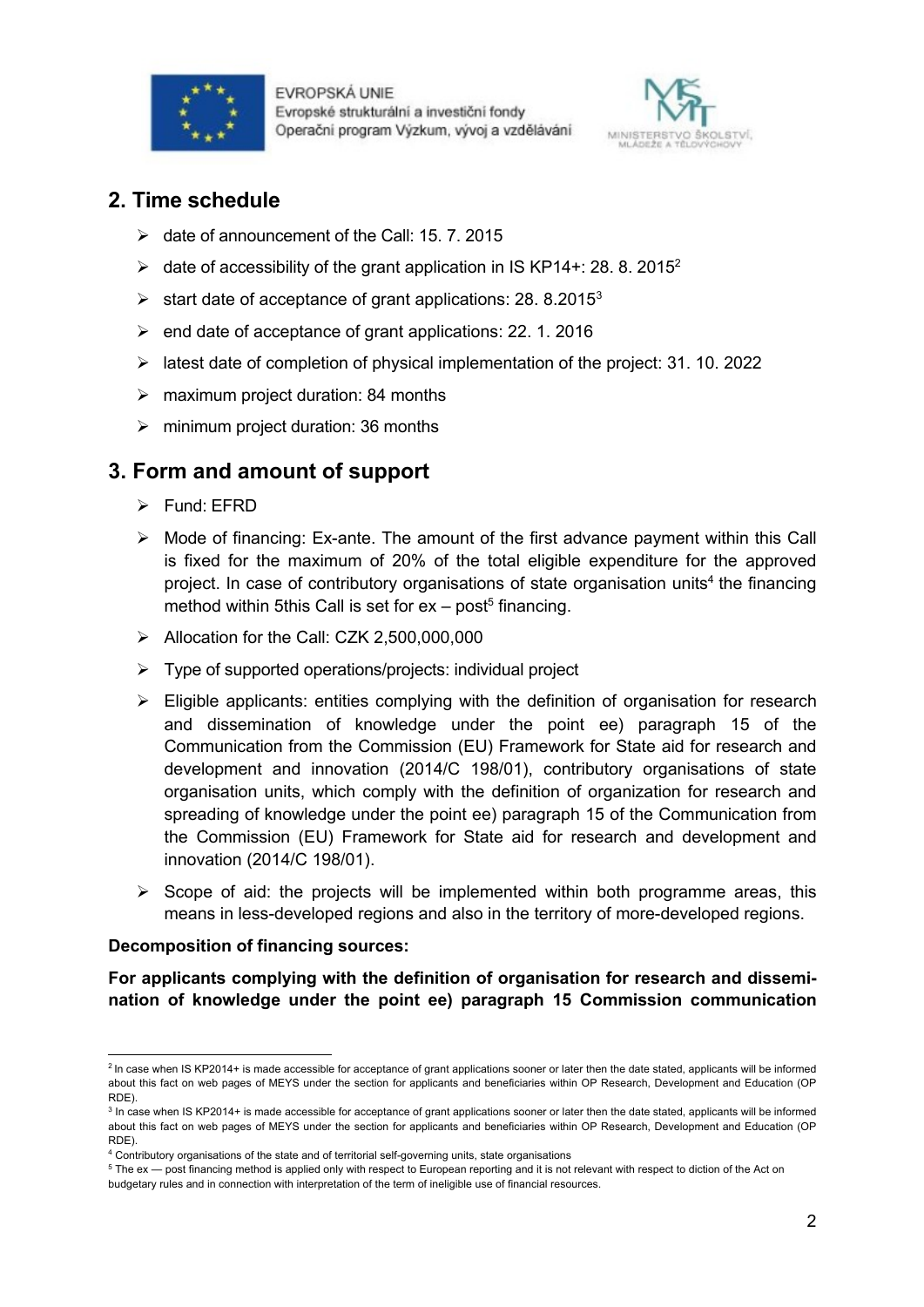

EVROPSKÁ UNIE Evropské strukturální a investiční fondy Operačni program Výzkum, vývoj a vzdělávání



#### **(EU) Framework for State aid for research and development and innovation (2014/C 198/01), which are not contributory organisations of state organisation units:**

**Less-developed regions** – share of EU – 85%, national share in total 15%, out of which the share of national budget - maximum 10% and co-financing from the side of applicant/beneficiary minimum 5%. In case of determination of the co-financing level it is on the applicant´s decision what level of co-financing by own resources will be applied in the submitted grant application. The minimum level of co-financing of 5% is obligatory for the applicant/beneficiary. The maximum possible level of co-financing from the side of applicant/beneficiary represents 15% from the total eligible expenditure of the project (i.e. the amount of total national share).

**More-developed regions** – In case of more-developed regions, when projects will have impact on both programme areas within one project, the pro-rata proportion will be applied for determination of the aid intensity. With the aid intensity using the pro-rata proportion the minimum share of co-financing from the side of beneficiary will be 5% from the total eligible expenditure (it does not apply to applicants, who are contributory organisations of the state organisation units. The share of EU will amount to - 71.35 % and share of national budget maximum of 23.65 % from the total project eligible expenditure. This share is calculated on the basis of pro-rata proportion approved by the Monitoring Committee OP RDE, which is 61% (less developed regions) and 39% (more developed regions). In case of determination of the co-financing level it is on the applicant´s decision, what amount of co-financing by own resources it will apply in framework of submitted grant application. The minimum level of cofinancing of 5% is obligatory for the applicant/beneficiary.

**For applicants satisfying the definition of organization for research and dissemination of knowledge under the point ee) paragraph 15 of the Communication from the Commission (EU) Framework for State aid for research and development and innovation (2014/C 198/01), who are contributory organisations of state organisation units:**

With respect to this type of applicant's decomposition of the resources of financing in case of less-developed regions and also more-developed regions is the same as in case when contributory organisations of state organisation units are not concerned **with the difference that the total national share is co-funded from the national budget and co-financing by the beneficiary represents 0% of the total eligible expenditure.**

More detailed information can be found in the Rules for Applicants and Beneficiaries – Specific section (chapter 8.1.5).

- $\triangleright$  The maximum and minimum amount of the total eligible expenditure: minimum amount of the total eligible expenditure for implementation of one project is 40 mil. CZK, the maximum amount of the total eligible expenditure for implementation of one project is 250 mil. CZK.
- $\triangleright$  Information on the conditions of state aid: All aid will be granted to beneficiaries for implementation of non-economic activities, in accordance with the Framework for State aid for research and development and innovation (2014/C 198/01), so the granted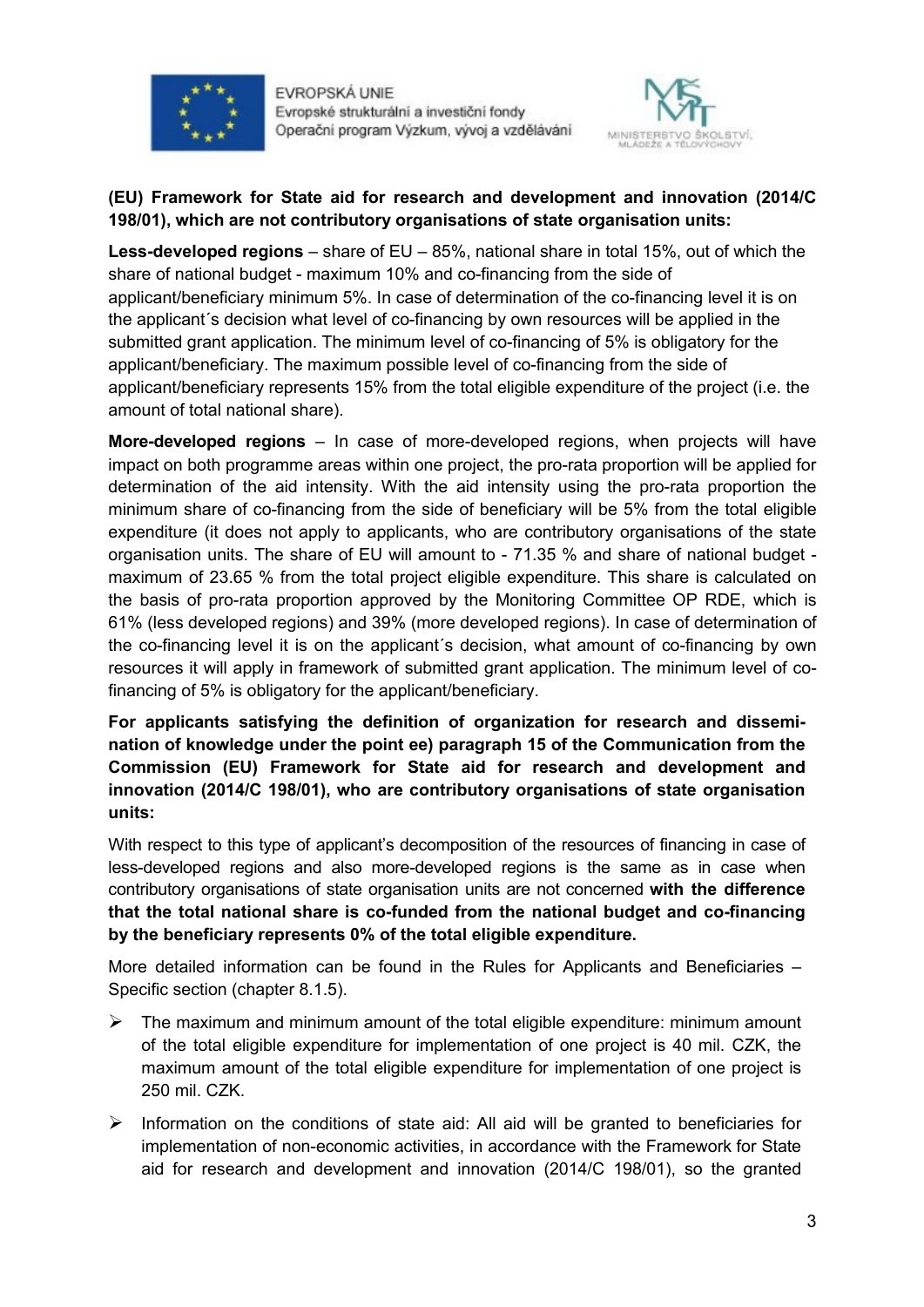



funds do not have character of state aid within the meaning of Art. 107, paragraph 1 of The Treaty on the Functioning of the European Union.

 $\triangleright$  Financing of activities in the projects of the National Programme of Sustainability I(LO), the National Programme of Sustainability II (LQ) and projects of Large Infrastructures (LM) is prohibited in the scope of this Call.

# **4. Call objectives**

 $\triangleright$  Specific objective: Improving international quality of research and its results

The objective of this Call is to create in cooperation with leading international scientific capacities new research teams and equip them with material and technique. These teams will support effective use of infrastructures for research and development, their development for the benefit of region, efficient transfer of knowledge from abroad and the ability to create international compete-able quality.

Projects with potential of top research and development will be supported within this Call, implemented by a new research team managed by a key foreign researcher or a worker in infrastructures of R&D centres. Support will be provided to projects, which will have sufficient quality and potential in order to achieve the critical size and success level in attractive research directions, as minimum within the content of the European research area. Support will be directed to investments to acquisition of instrumentation, laboratory and information facilities for research and technological development and to associated human resources. Strategic development of international cooperation will be supported in form of establishing definite relations with foreign research partners, which will lead to submitting joint project drafts in prestigious international grant competitions (Horizon 2020 etc.).

Supported activities:

- a) Development of capacities of research teams improve research performance of R&D centres with interconnecting of high-quality international teams with established infrastructure through involvement and permanent engagement of new key staff into infrastructures of R&D centres.
- b) Completion<sup>6</sup>, modernization or upgrade of infrastructure material and technical facilities for research teams and support creation of knowledge having potential from view of production of applicable results.
- c) Development of strategic partnerships strengthening of international dimension and intensive scientific cooperation with leading research organizations abroad, international cooperation. Development will be implemented through cooperation with at least one entity and this cooperation will be based on agreement on cooperation.
- d) Project management description of the content of this activity is given in the Rules for Applicants and Beneficiaries - General section.

l 6 Completion — extension of the existing capacity of R&D centre linked to acquisition or use of new technologies within the existing buildings.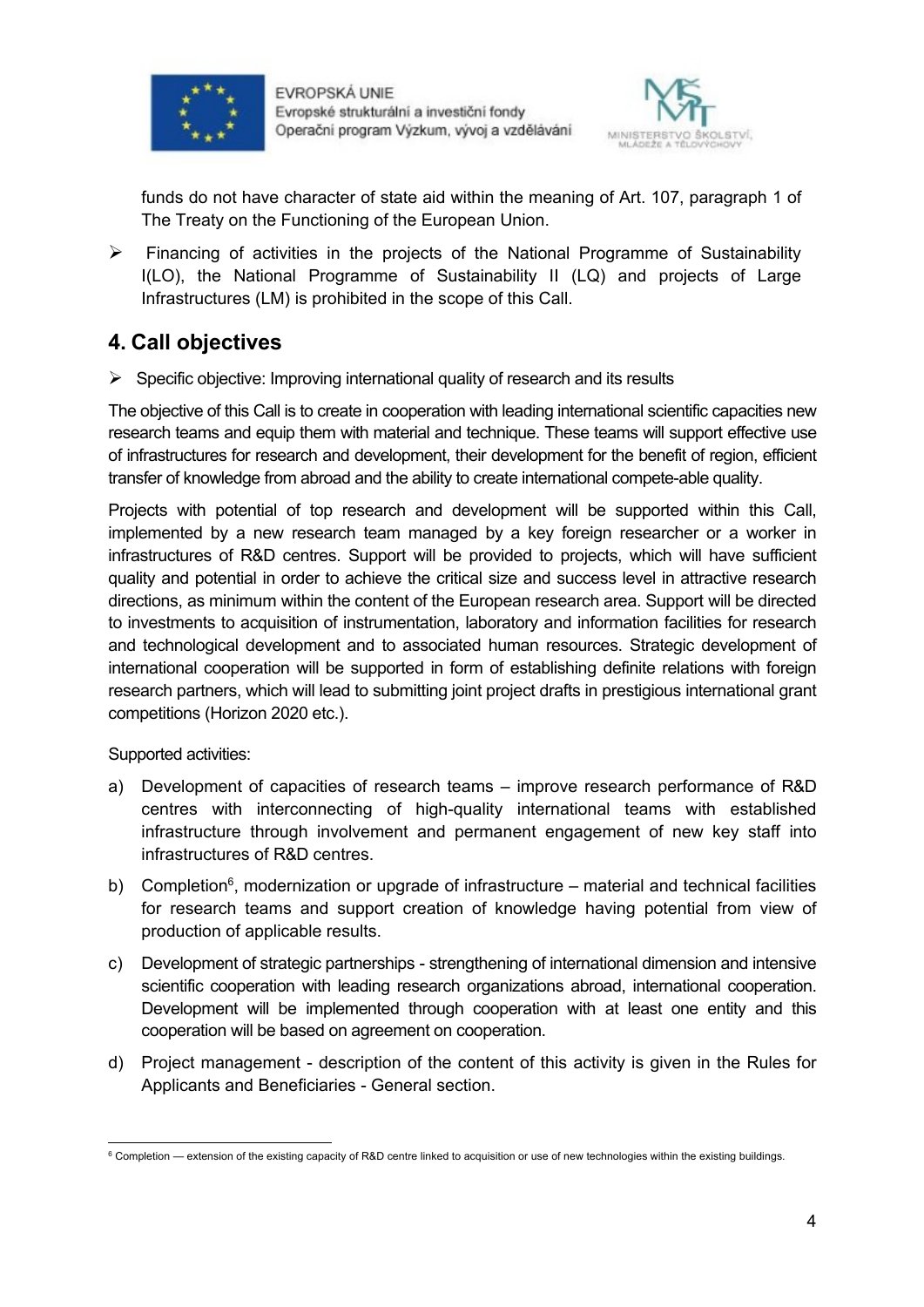



Activities as stated above under letter a) - d) are always obligatory part of projects and must be implemented in connection with one R&D centre.

Description of excluded activities:

- activities associated with construction works, if they are not associated with the necessary installation of acquired instrumentation,
- construction of new buildings.

Compliance of the project with the National Research and Innovation Strategy for Smart Specialisation of the Czech Republic (the National RIS3 strategy) and/or its regional annexes – the project is implemented in compliance with at least one generic knowledge domain as stated in the National RIS3 strategy. The applicant will provide a description compliance and submit it in the annex to the grant application.

The project sustainability is determined for the period of five years from the last payment to the beneficiary. Fulfilment of conditions during the project sustainability come from the Art. 71 of the General Regulation.

- $\triangleright$  Indicators: see the annex to the Call No. 1
- $\triangleright$  Target group: staff in research organizations, students in doctoral study programmes at universities.
- $\triangleright$  Information on initial/connecting synergy Calls: irrelevant.
- $\triangleright$  Specification of partnership: Partnership is not obligatory. Conditions of partnership are specified by the valid Rules for Applicants and Beneficiaries - General section.

## **5. Territorial focus**

#### **Eligible place of the operation implementation impact**

 $\triangleright$  The place of implementation impact is the area of less-developed regions and moredeveloped regions in the Czech Republic.

#### **Eligible place of implementation**

 $\triangleright$  Operations must be implemented in the territory of the Czech Republic.

However, eligibility will not be considered only from the perspective of the territory, on which project activities will be implemented, but also from the perspective of project activities impact on the target group. This means that activities do not necessarily need to be implemented in acceptable place of implementation, but they must always serve for the benefit of the target group from the specified region/regions.

# **6. Eligibility of expenditure<sup>7</sup>**

l <sup>7</sup> Detailed rules for eligibility of expenditure will be stated in form of reference to associated documentation - Rules for Applicants and Beneficiaries - General section.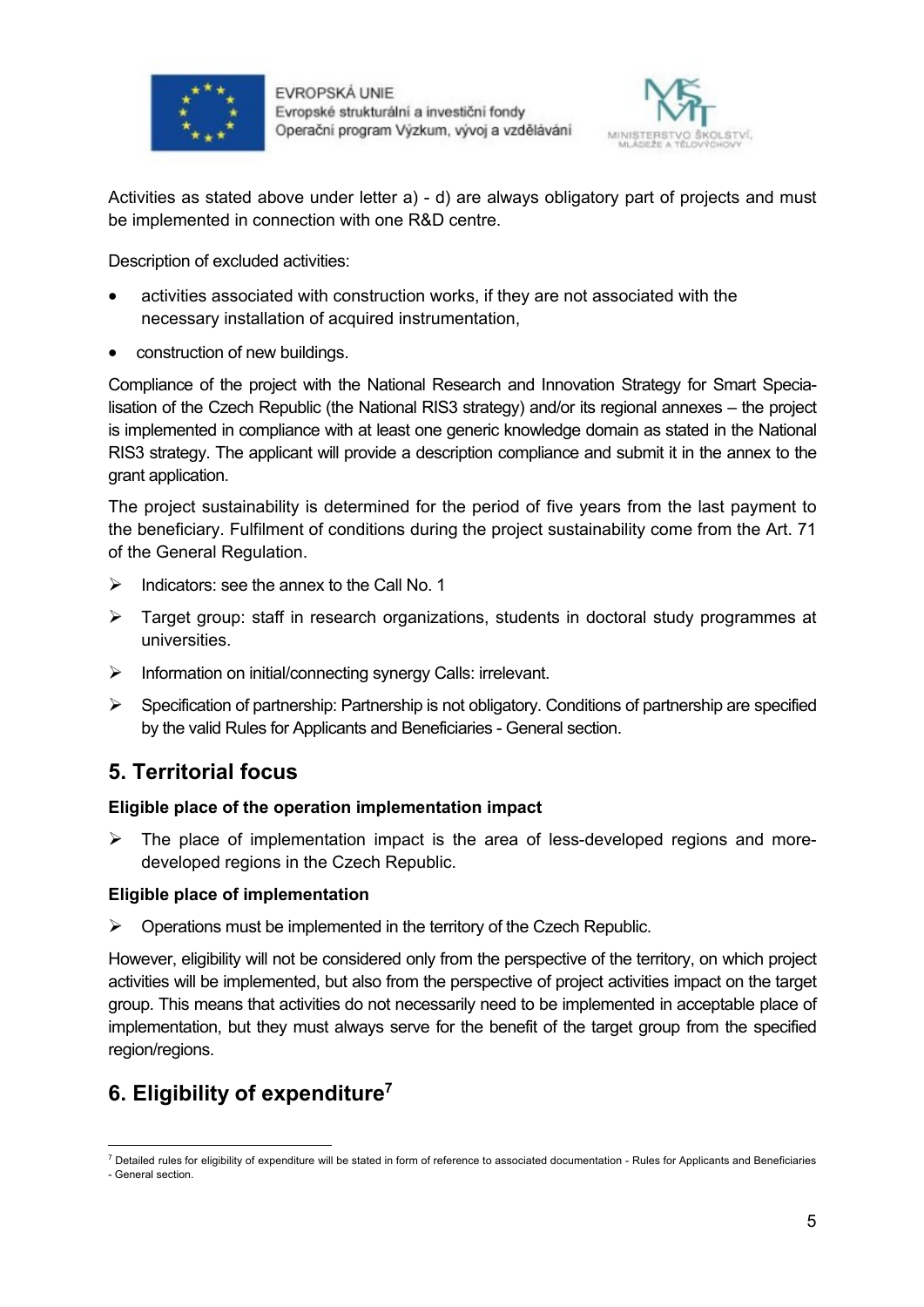



- $\triangleright$  objective eligibility (eligible expenditure): The objective eligibility is specified in the Rules for Applicants and Beneficiaries – General section
- $\triangleright$  Time eligibility: Time-limited eligibility is specified in the Rules for Applicants and Beneficiaries - General section. At the same time, it applies that time-eligible expenditure is expenditure associated with activities, which occurred from the start date of the project. In framework of this Call the project start date is possible at the earliest on 1. 1. 2014. Grant cannot be awarded, if the physical aspect of the project had been completed or fully implemented before the applicant submitted the grant application disregarding whether the applicant effected all associated payments or not. Eligible expenditure cannot be financed retrospectively, i.e. in connection with completed activities.
- $\triangleright$  duration of monitoring period within this Call is determined for 6 months,
- $\triangleright$  method of reporting of total eligible expenditure: a simplified form of reporting expenditure will be used within this Call. A part of expenditure within this Call will be reported in form of indirect costs. Flat rate of indirect costs will be determined as a ratio of administrative costs to eligible direct project costs while the rate of indirect costs must not exceed 25%. A particular flat rate will be stated in the legal act on the provision/transfer of aid,
- $\triangleright$  limits of the budget chapters: human resources expenditure budget chapter with respect to this chapter the maximum limit of 55% of the total eligible expenditure (this limit applies only to personnel expenditure relating to professional positions) is determined; the purchase of services budget item - the limit is set at a maximum of 49 % of the total eligible expenditure<sup>8</sup>.

#### **Ineligible expenditure:**

l

- $\triangleright$  Any expenditure directly associated with the supporting activities in the projects of the National Sustainability Programme I (LO), the National Sustainability Programme II (LQ) and in projects of Large Infrastructures for Research, Experimental Development and Innovation (LM) are not eligible for this Call.
- $\triangleright$  Furthermore, it is stated in the Rules for Applicants and Beneficiaries General section and the Rules for Applicants and Beneficiaries - Specific section.

# **7. Formal requirements of the grant application**

- $\triangleright$  The list of relevant annexes to the grant application including availability of sample documents is stated in the associated documentation of the Call, in particular in the Rules for Applicants and Beneficiaries – the Specific section.
- Submission of the grant application is performed through IS KP14+**,** link:

<sup>&</sup>lt;sup>8</sup> Limit within the budget chapter purchase of services is more specified in the chapter 5.2.5 in the Rules for Applicants and Beneficiaries- Specific section.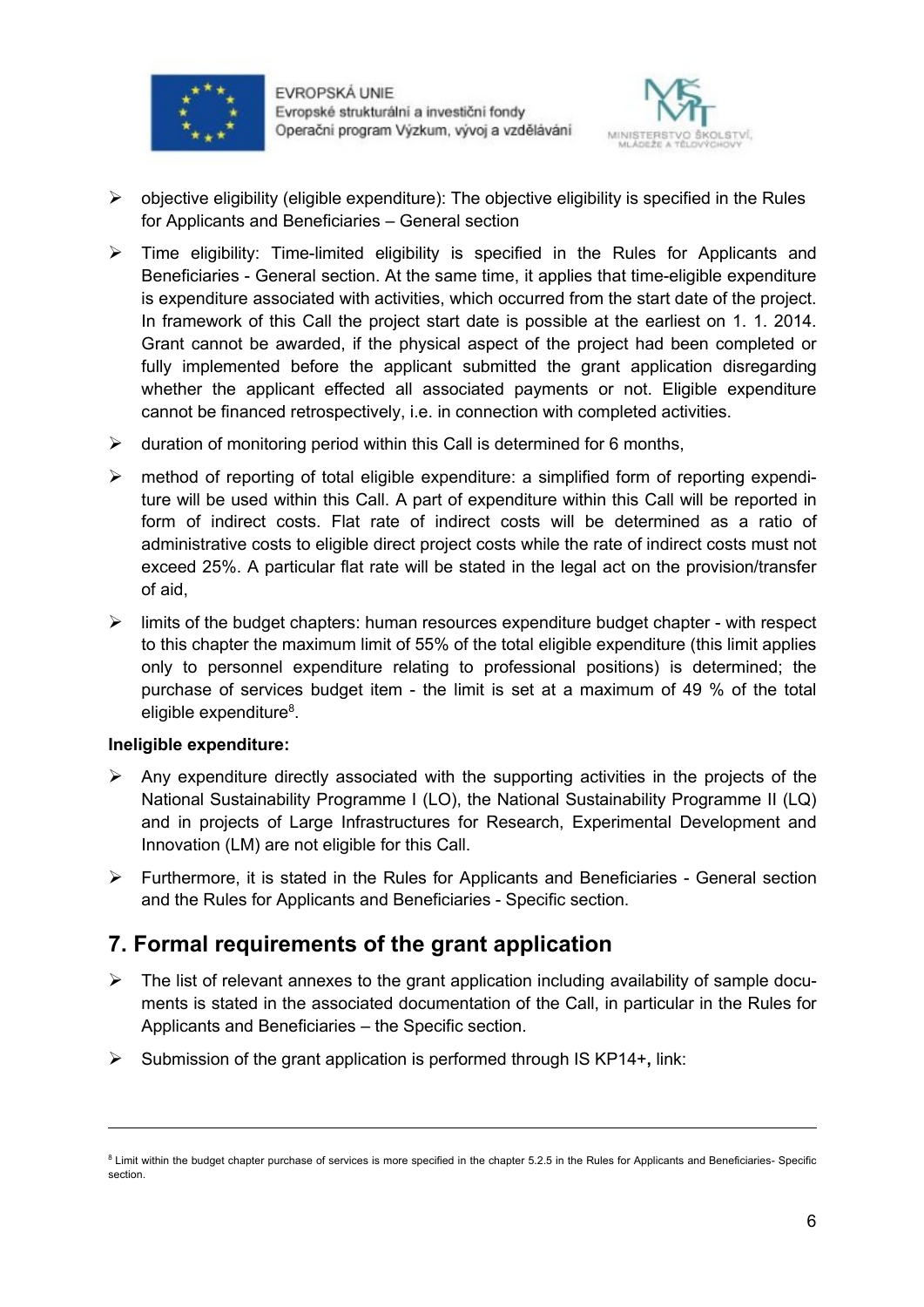

EVROPSKÁ UNIE Evropské strukturální a investiční fondy Operační program Výzkum, vývoj a vzdělávání



https://mseu.mssf.cz/index.aspx. Grant application is submitted in Czech language, English version including relevant annexes will be documented in form of an annex.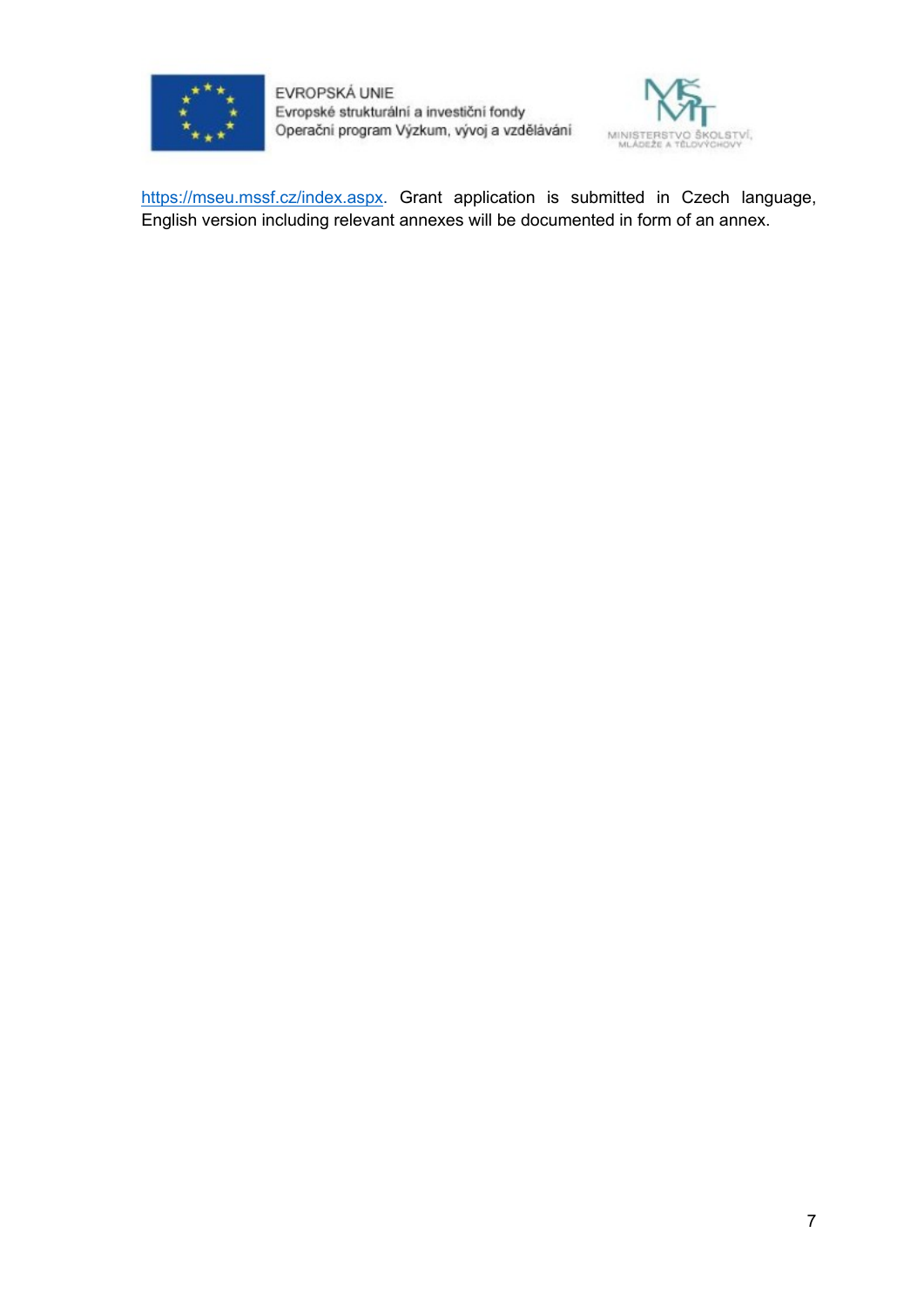



 $\triangleright$  Cost-benefit analysis forms an obligatory part of the grant application. The applicant will complete it as a part of grant application in IS KP14+.

**The grant application must be provided with electronic signature of the applicant´s statutory body or of a person authorized to sign under a power of attorney.**

#### **Consultation to the preparation of the grant application:**

Contact persons with respect to inquiries concerning the grant application in IS KP14+:

Mgr. Helena Hořáková

E-mail: helena.horakova@msmt.cz

Telephone: 234 814 263

Personal Consultation can be performed only on previously agreed date. We recommend to send an e-mail to the contact person for the Call containing the project proposal/grant application or at least to specify what will be the subject-matter of the Consultation at the latest 5 business days before Consultation. We point out that personal Consultation for the Call will be provided only until 18th December 2015.

Dates of seminars for applicants: published on the website under the link: http://www.msmt.cz/strukturalni-fondy-1/seminare

#### **Possibility to change the Call:**

Changes of formal nature can be performed for announced Calls. Change in the text of Call in the area of call objectives is possible only for the purpose of wording clarification. The substance of the call objectives must not be changed. Through the change of the Call the applicants must not be discriminated and their position must not be worsened. The Call and the documentation, which represents part of Call, can be changed in cases forced due to amendment in legal regulations or change in the methodical environment. In case of changes caused by a change in the methodical environment discrimination or worsening of applicant´s position must not occur.

Changes in the Call will be published on web sites of MEYS and announced Calls under the link: http://www.msmt.cz/strukturalni-fondy-1/vyhlasene-vyzvy. Applicants will be informed on publication of change of the Call through internal despatch sent through IS KP14+.

**In case of round-type Calls it is not permitted to perform follow-up changes in the conditions for grant award** (if they are not caused due to legal regulations or change in the methodical environment):

- cancel the Call,
- reduce allocation for the Call.
- change the maximum and minimum amount of the total eligible project expenditure,
- change the aid intensity,